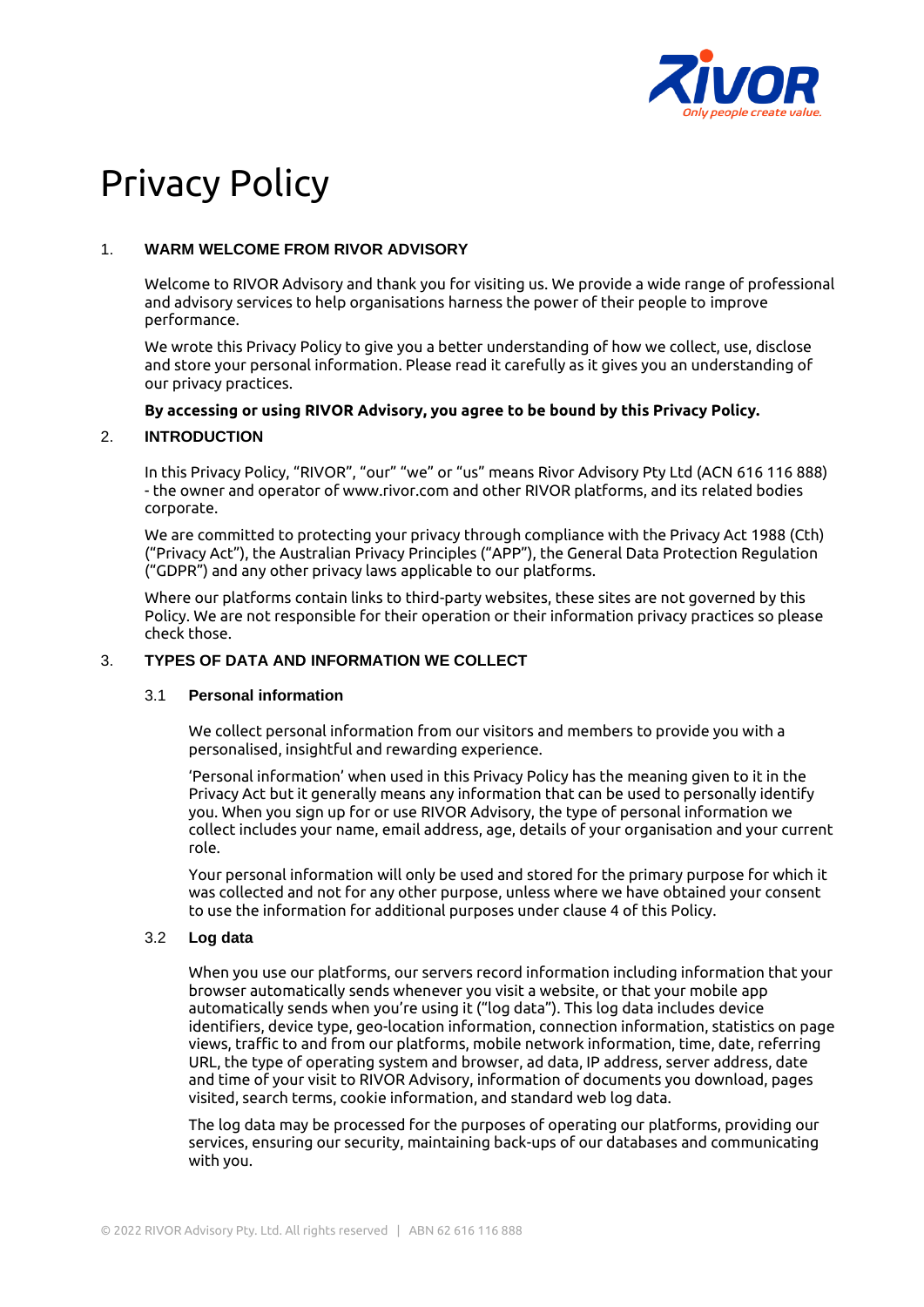#### 3.3 **Cookies and other similar technologies**

To capture log data, we may use cookies and similar technologies like pixels, web beacons and local storage to collect and store personal and non-personal information about how you use RIVOR Advisory.

Cookies are files that store information on the device on which you are using or accessing our platforms. Cookies also retain your details and preferences, so you can easily continue your browsing session upon return to our platforms. If you do not want to activate cookies, you can opt-out of receiving them by amending the settings of your internet browser, although you may find that some parts of our platforms will consequently have limited functionality and personalisation if you do so!

We try our best to handle any information collected by cookies in the same way that we handle other personal information described in this Policy.

#### 3.4 **Third party analytics tools**

Third-party analytics tools collect non-personal information such as how often you visit our platforms, the web pages you visit, add-ons, and other analytics data that assists us in improving our services. These tools might include Google Analytics, Google AdWords conversion tracking, Google Tag Manager, or Facebook Ads conversion tracking. Third-party cookies may be placed on your computer by a service provider to us, for example, to help us understand how our platforms are being used. Third-party cookies may also be placed on your device by our business partners to advertise the service to you elsewhere on the Internet.

We reserve our rights to modify, add or remove any third-party analytics tools. By using RIVOR Advisory, you consent to the processing of any non-personal data these tools will collect in the way and for the purposes described above.

## 4. **LEGAL BASIS OF OUR DATA PROCESSING (IN OTHER WORDS, WHY WE COLLECT YOUR DATA)**

We collect, store, use and disclose your personal information through lawful and fair means, so we can perform our business activities. The legal basis for our processing of your personal information and other data is based on:

- your consent through your voluntary submission of the information and agreeing to these terms or ticking "Submit Form" button on our platforms
- the information being necessary for the performance of a contract to which you are a party (primary purpose)
- for carrying out pre-contractual measures
- any other legitimate interests as detailed in this Privacy Policy.

By using RIVOR Advisory, you provide your consent to us processing your personal information for secondary purposes including (without limitation):

- providing anonymised and aggregated data for data analytics, data modelling and data reporting as part of our services
- for internal operations such as record keeping, database management, data analytics or training
- creation of marketing and promotional messages and other information that may be of interest to you
- verifying your identity, investigating any complaints related to you, or if we have reason to suspect that you are in breach of any of our Terms and Conditions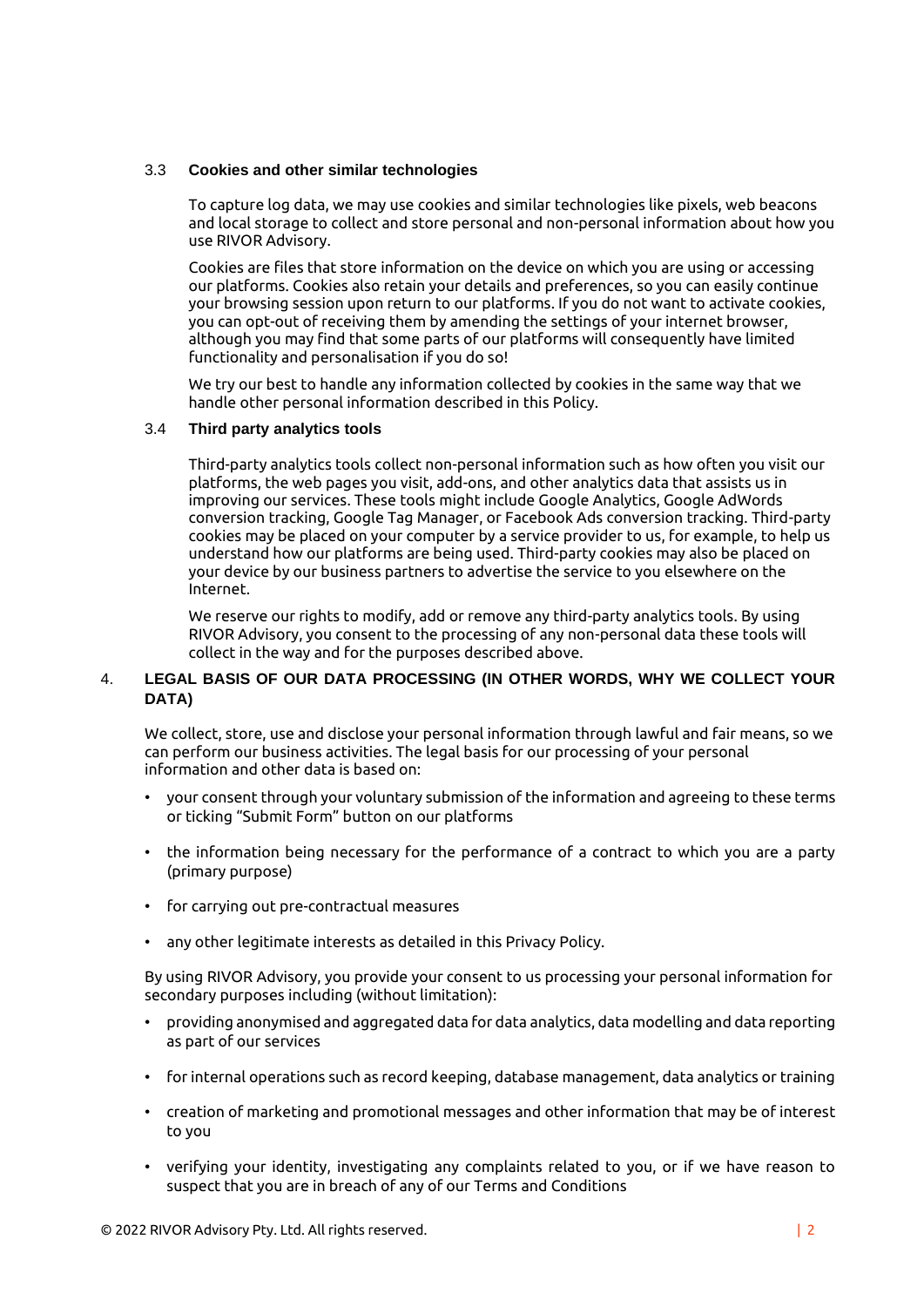• managing, researching and developing our products and services.

We may also use personal information to meet our internal and external audit requirements. information security purposes, and as we otherwise believe to be necessary or appropriate:

- under applicable law, which may include laws outside your country of residence
- respond to requests from courts, law enforcement agencies, regulatory agencies, and other public and government authorities, which may include such authorities outside your country of residence
- to protect our rights, privacy, safety, property, or those of other persons.

#### 5. **IF YOU CHOOSE NOT TO PROVIDE YOUR INFORMATION TO US**

We respect your privacy and personal choice when it comes to your data. You can choose not to provide us with your personal information. However, this may mean that:

- we will not be able to provide you with our services, or be limited in how we can do so
- we will not be able to interact with you
- we may be unable to process and open an account for you
- we will not be able to properly investigate or resolve any complaint you submit.

## 6. **OTHER WAYS WE COLLECT, USE AND DISCLOSE YOUR INFORMATION**

Use and disclosure of your information will only be made in accordance with APP 6**.**

#### 6.1 **Collection from third parties**

To use your information in accordance with this Policy, we may also collect your personal information from third parties including:

- service providers
- credit reporting bodies
- marketing companies
- referrals who may have referred you to us
- organisations with whom we have an agreement to share information for marketing purposes.

#### 6.2 **Disclosure of personal information**

We take reasonable steps to ensure that personal information is only accessible by people who have a genuine "need to know" as well as "right to know".

If we disclose your personal information it will only be for the primary purpose for which it was collected or for a related secondary purpose where you would reasonably expect us disclose the information. We may disclose personal information, and you consent to us disclosing your personal information, to the following parties:

- our employees, related bodies corporate and employees of those entities
- our business partners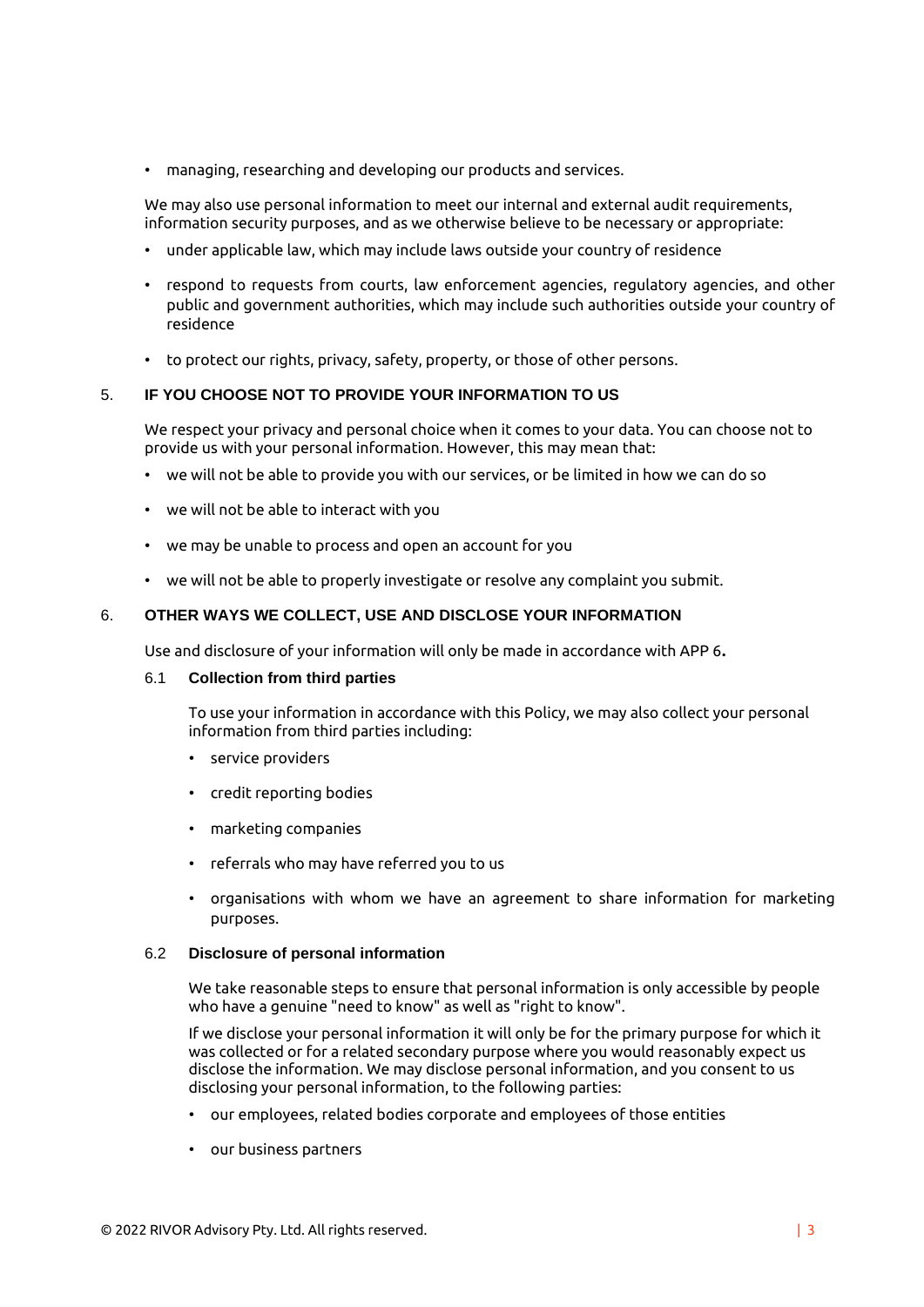- third parties and contractors who provide services to us, including debt-recovery functions, IT service providers, marketing and advertising services
- payment systems operators
- our sponsors or promoters of any competition which we conduct
- any third parties authorised by you to receive information held by us
- government, regulatory and law enforcement agencies as required, authorised or permitted by law.

When you provide your personal information to us, you consent to the disclosure and processing of your information outside of Australia (such as to our data hosting, business operators and IT service providers based overseas) and we will take reasonable steps to ensure that any overseas recipient will deal with such personal information in a way that is consistent with applicable privacy laws.

#### 6.3 **Automated individual decision-making**

If you reside in the European Union or EFTA States, you shall have the right not to be subject to a decision based solely on automated processing, including profiling, as long as the decision is not necessary for entering into, or the performance of, a contract between us, or is not authorised by Union or Member State law to which we are subject, or is not based on your explicit consent. If you wish to exercise your rights please contact us.

## 7. **DATA SECURITY**

#### 7.1 **Anonymity, destruction and de-identification**

We will allow our users to transact with us anonymously or by using a pseudonym wherever that is lawful and practicable.

We destroy or permanently de-identify personal information which is no longer needed in accordance with the APP 11, unless we are otherwise required or authorised by law to retain the information for a period of time.

In some circumstances, we will not attempt to match de-identified or anonymous data collected through surveys or such online devices as "cookies", without your consent. By providing us your personal information, you consent and agree to our cookies-related activities as set out under clause 3.3 of this Policy.

## 7.2 **Data quality and security**

We take reasonable precautions to ensure that the personal information we collect, use, store and disclose is accurate, complete, relevant and up-to-date. However, the accuracy of that information depends to a large extent on the information users provide. That's why we recommend that you:

- let us know if there are any errors in your personal information
- keep us up-to-date with changes to your personal information such as your name, email or address.

You may change your personal details by using the relevant facility on our platforms or by contacting us (contact details provided in clause 11).

We try our best to ensure your personal information is protected from loss, misuse, unauthorised access, modification or disclosure (via measures such as firewalls, data encryption, virus detection methods, and password restricted access). However, we cannot guarantee the absolute security of your personal information (it's the Internet after all!). In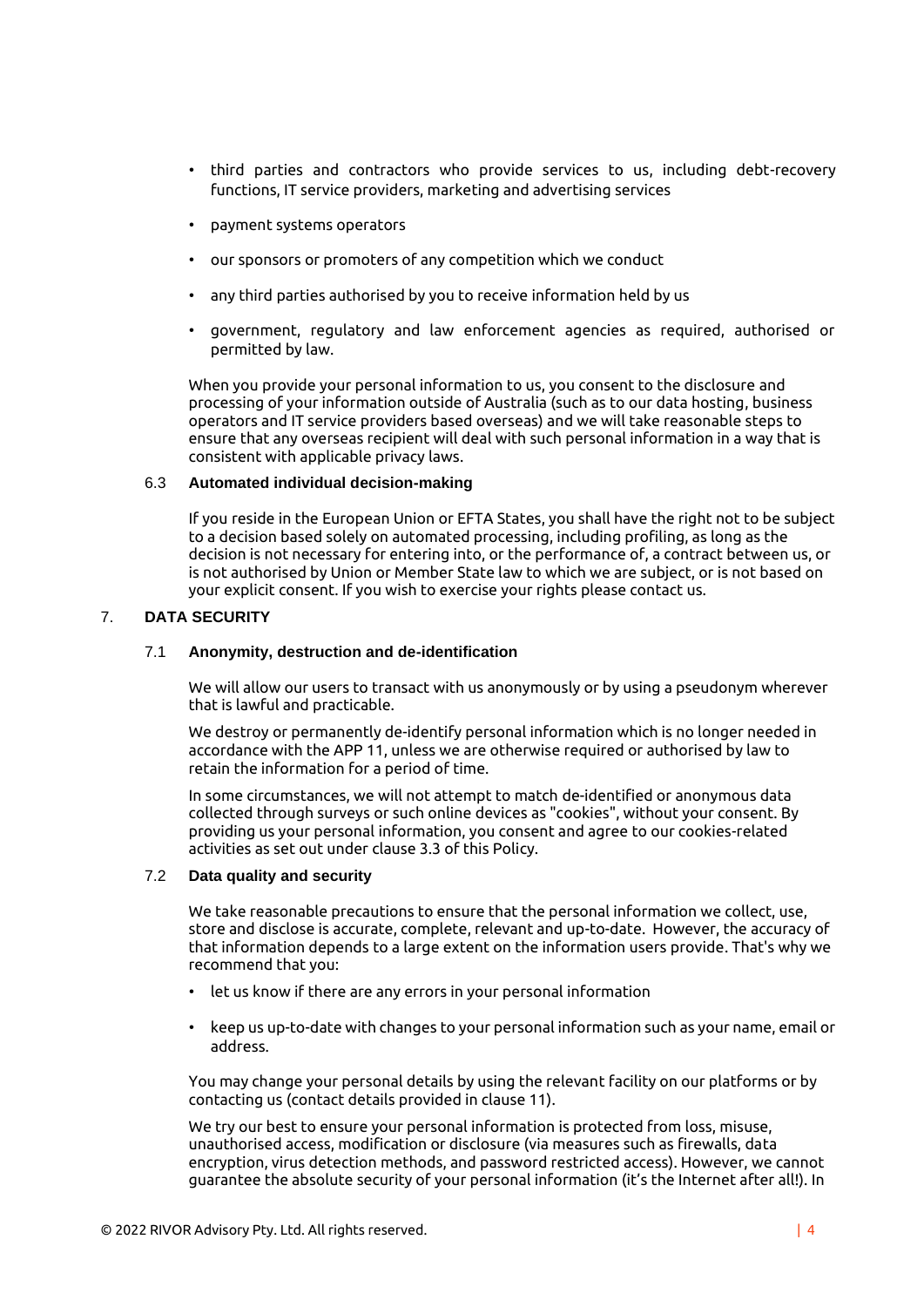the event of a data breach, we will attend to the reporting requirements that apply to us. We cannot accept responsibility for the misuse, loss or unauthorised access to, your personal information where the security of information is not within our control.

#### 7.3 **Notifiable Data Breach Scheme (NDBS) and GDPR notification rules**

If you reside in Australia, in the event that there is a data breach and we are required to comply with NDBS of the Privacy Act, we will take all reasonable steps to contain the suspected or known breach where possible and follow the process set out in this clause.

If we have reasonable grounds to suspect that the data breach is likely to result in serious harm to any individuals involved, then we will take all reasonable steps to ensure an assessment is completed within 30 days of the breach or sooner if possible. We will follow the guide published by the Office of the Australian Information Commissioner (if any) in making this assessment. If we reasonably determine that the data breach is not likely to result in serious harm to any individuals involved or any remedial action we take is successful in making serious harm no longer likely, then no notification or statement will be made.

In the case of a personal information breach that affects an EU citizen, we shall without undue delay and where feasible, not later than 72 hours after having become aware of the breach, notify you and the Information Commissioner's Office, unless the breach is unlikely to result in a risk to your right and privacy.

## 8. **CHOICES YOU HAVE ABOUT YOUR INFORMATION**

You may contact us to correct, delete or update your personal information. We may, in accordance with the APP, refuse to provide you with access to your personal information if, for instance, granting you such access would have a negative impact on the privacy of another person.

You may have your information, where technically feasible, sent to another organization, where we hold this information with your consent or for the performance of a contract with you.

We will not normally charge a fee for processing a request unless the request is complex or is resource intensive. We do, however, reserve the right to charge an administration fee if an individual requests access to their personal information more than once in a 3 month period.

## 9. **ASSIGNMENT, CHANGE OF CONTROL AND TRANSFER**

All of our rights and obligations under our Privacy Policy are freely assignable by us to any of our affiliates, in connection with a merger, acquisition, restructuring, or sale of assets, or by operation of law or otherwise, and we may transfer your information to any of our affiliates, successor entities, or new owner.

#### 10. **CHANGES TO OUR POLICY**

We may change this Policy from time to time and if we do, we'll post any changes on this page. If you continue to use our platforms after those changes are in effect, you agree to the new Policy. If the changes are significant, we may provide a more prominent notice or get your consent, as required by law.

## 11. **CONTACT US**

If you have any feedback or questions about this Privacy Policy, any privacy related dealings with us or a possible breach of your privacy or would like further information about our information management practices, you can contact us here:

Privacy Officer: Sam Hall Rivor Advisory Pty Ltd PO Box 533 Port Melbourne Vic 3207 sam.hall@rivor.com